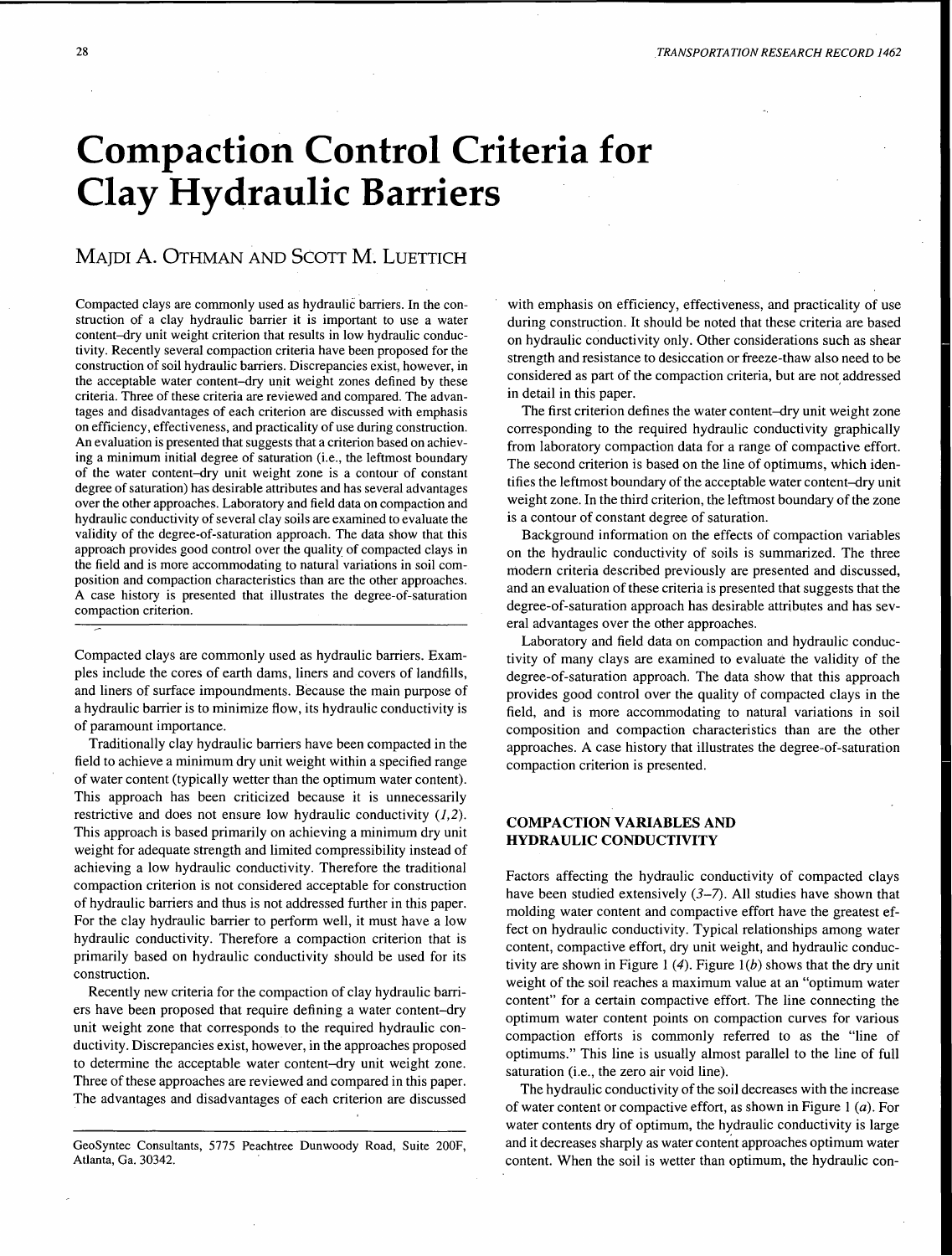

FIGURE 1 Data from Mitchell et al.  $(4)$  for silty clay soil:  $(a)$ hydraulic conductivity versus molding water content; (b) dry unit weight versus molding water content  $(1 \text{ pcf} = 0.157 \text{ kN/m}^3)$ .

ductivity is low. The hydraulic conductivity also decreases significantly with the increase in the compactive effort.

The cause of the change in hydraulic conductivity from high to low with dry to wet-of-optimum water content and with the increase of compactive effort is due to the change in the pore size distribution. On the dry side of optimum water content, the clay aggregates have higher strength and thus are more resistant to deformation during compaction. As a result, the clay has a heterogeneous network of macroscopic pore and hence high hydraulic conductivity  $(5, 7, 8)$ . On the wet side of optimum, the clay aggregates deform easily during compaction, which results in a dense, relatively homogeneous mass with a very fine pore size  $(7, 9, 10)$ . The fine (perhaps microscopic) pore size limits the conduction of fluid.

To further demonstrate the effects of compaction variables on hydraulic conductivity, all data points in Figure 1 corresponding to an arbitrarily selected maximum hydraulic conductivity of  $1 \times 10^{-7}$  cm/sec have been represented by solid symbols (a design hydraulic conductivity of  $1 \times 10^{-7}$  cm/sec is typical for hydraulic barriers and therefore is used throughout this paper). As shown in Figure 1 (b), these data points plot in a narrow zone that extends almost parallel to the line of full saturation (i.e., zero air void line) and the line of optimums. The leftmost boundary of the zone coincides with the 83 percent degree-of-saturation contour line. Therefore for this particular soil, to achieve a maximum hydraulic conductivity of  $1 \times 10^{-7}$  cm/sec, the soil must be compacted to an initial degree of saturation in excess of 83 percent.

Throughout the paper, reference is made to degree of saturation. This is the initial (i.e., as compacted) degree of saturation and not the degree of saturation of the soil during or after permeation.

#### MODERN COMPACTION CONTROL CRITERIA

#### Graphical Approach

Daniel and Benson  $(I)$  proposed a graphical approach for determining the acceptable water content-dry unit weight zone. This approach is illustrated in Figure 2 for the data of Mitchell et al.  $(4)$ . The approach consists of the following steps:

1. Specimens are compacted using three broad compactive efforts that are representative of efforts used in construction. Approximately five to six different specimens are compacted with each effort.

2. The compacted specimens are permeated to determine their hydraulic conductivity. The compaction curves and water contenthydraulic conductivity curves are plotted as shown in Figure 2.

. 3. Different symbols are used to distinguish between specimens with hydraulic conductivity greater than the maximum acceptable value and specimens with hydraulic conductivity less than or equal to the maximum acceptable value. In Figure 2, the maximum acceptable hydraulic conductivity is arbitrarily shown as  $1 \times 10^{-7}$  cm/sec.



FIGURE 2 Graphical approach illustrated for data of Mitchell et al. (4): (a) hydraulic conductivity versus molding water content; (b) dry unit weight versus molding water content showing acceptable compaction zone  $(1 \text{ pcf} = 0.157 \text{ kN/m}^3)$ .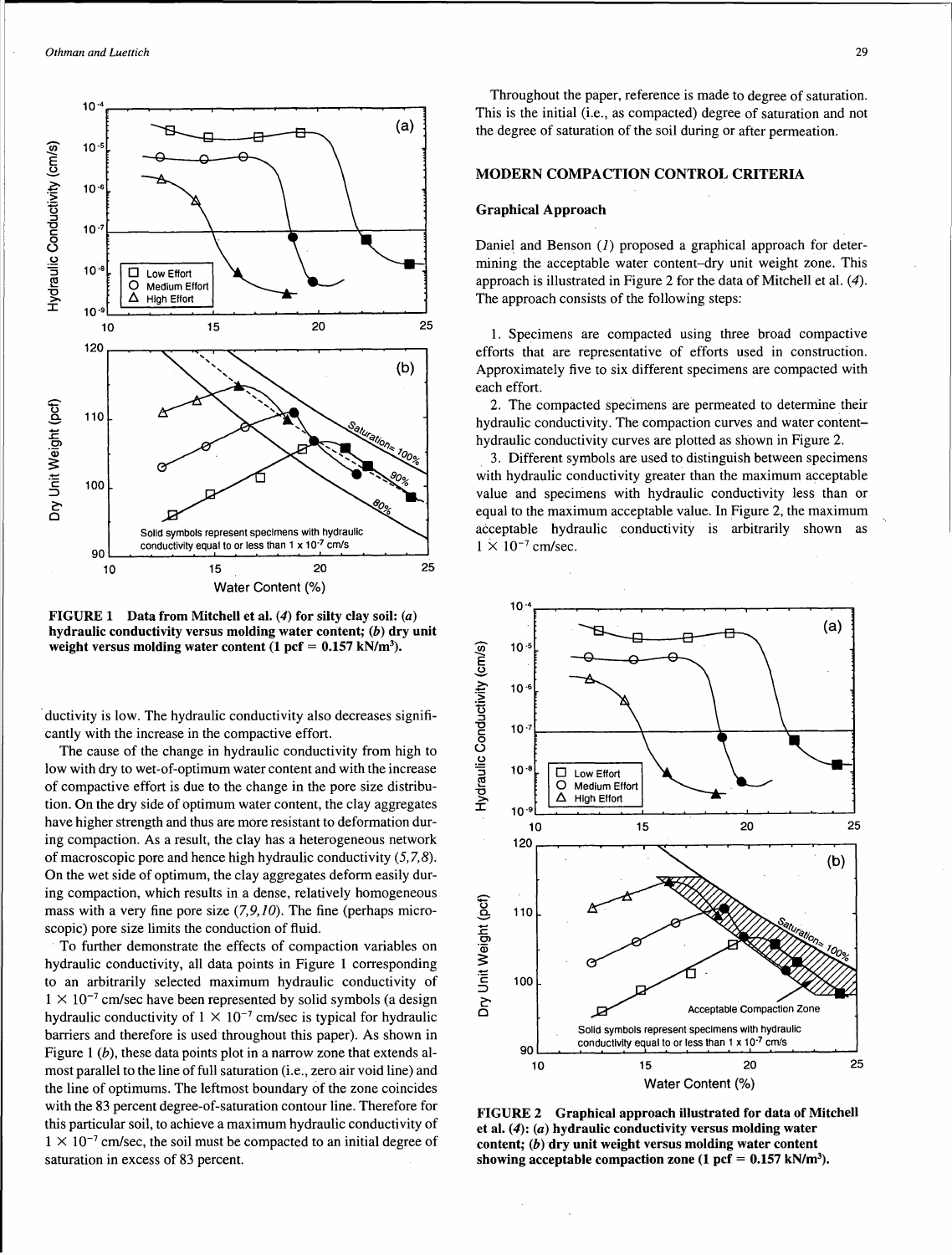4. The "acceptable" water content-dry unit weight zone is drawn to encompass the data points representing specimens with hydraulic conductivity equal to or less than the maximum acceptable hydraulic conductivity.

5. Although not addressed in this paper, Daniel and Benson (J) do make provisions to limit the acceptable zone to account for other considerations such as shear strength, shrinkage, swelling, and desiccation or settlement cracking.

This approach is clearly superior to the traditional approach because it is based primarily on hydraulic conductivity. This criterion can be used effectively in the construction of hydraulic barriers with low hydraulic conductivity as long as the soil used to construct the hydraulic barrier does not exhibit significant variability in compaction characteristics. It is the experience of the authors and several researchers  $(11, 12)$ , however, that in many cases the compaction characteristics of soil from the same borrow source may vary considerably because of slight changes in sand or gravel contents.

In these cases construction quality assurance technicians in the field find that the water content-dry unit weight relationship (i.e., the compaction curve) shifts during the course of construction, even when soil from one borrow source is used. Therefore the previously established acceptable water content-dry unit weight zone may not be valid for all soils excavated from the same borrow area. A new acceptable zone must be established for each soil excavated. Establishing a new zone can be expensive and may delay construction.

Problems can also arise from the inability to detect variations in the soils used to construct the hydraulic barrier in cases where testing frequencies are inadequate and soil variations are not visually recognized. In these cases using the established criterion may be restrictive or may not ensure low hydraulic conductivity. Even if all soils from the borrow area to be used in the construction of the hydraulic barrier were identified and an acceptable zone were defined for each one of them, having several compaction zones may be confusing to the technician in the field. The technician must be able to identify new soils excavated with certainty to determine which of the acceptable compaction zones should be used for its construction.

#### Line-of-Optimums Approach

Mundell and Bailey (13) and Benson and Boutwell (2) proposed criteria that are based primarily on compacting the soil wet of the line of optimums. On the wet side of optimum the soil has lower shear strength and thus the clods are easier to remold. This results in a dense, relatively homogeneous mass with a very fine pore size and thus low hydraulic conductivity  $(7,9,10)$ . On the dry side of optimum the clods are harder and thus are typically more difficult to remold. Therefore soil compacted on the dry side of optimum contains larger pores, and as a result the hydraulic conductivity is higher.

In many cases, however, the maximum allowable hydraulic conductivity can still be achieved if the soil is compacted on the dry side of optimum. Figure 3 shows the acceptable water content-dry unit weight zone based on the line-of-optimums approach for the data of Mitchell et al. (4). The solid symbols represent soil specimens with hydraulic conductivity less than or equal to  $1 \times 10^{-7}$ cm/sec. As shown in Figure 3, four of the eight specimens that have hydraulic conductivity less than or equal to  $1 \times 10^{-7}$  cm/sec plot outside the acceptable zone based on the line-of-optimums approach. Other laboratory and field data presented in this paper



FIGURE 3 Line-of-optimums approach illustrated for data of Mitchell et al. (4) (1 pcf =  $0.157$  kN/m<sup>3</sup>).

also suggest that, depending on the type of clay, low hydraulic conductivity can be achieved by compaction on the dry side of the line of optimums.

Therefore the line-of-optimums approach may be restrictive in some cases. It is especially restrictive when considerations other than achieving low hydraulic conductivity, such as adequate shear strength or resistance to desiccation or freeze-thaw cracking, are also significant. For example, a soil liner placed on a steep slope may need to be compacted as dry as possible, while still achieving the required\_hydraulic conductivity, in order to gain the necessary shear strength for its stability. Similarly, recent research has shown that compacting the soil as dry as possible increases its resistance to desiccation and freeze-thaw damage (14,15).

#### Degree-of-Saturation Approach

As discussed earlier, the hydraulic conductivity of a compacted soil decreases with increasing degree of saturation. The degree of saturation combines the effects of water content and dry unit weight in one parameter. As the molding water content and dry unit weight are increased, so is the degree of saturation, and thus hydraulic conductivity decreases. An examination of Figure 1 suggests that degree of saturation can be used as a criterion for the compaction of clay hydraulic barriers. For the data shown in Figure 1, to achieve a hydraulic conductivity equal to or less than  $1 \times 10^{-7}$  cm/sec, the soil must be compacted to a minimum degree of saturation of 83 percent.

Several researchers found strong correlations between hydraulic conductivity and degree of saturation for specimens obtained from compacted clay liners. Boutwell and Hedges (16) performed regression analyses on hydraulic conductivity data for Shelby tube specimens taken from liners from several sites. They found the logarithm of hydraulic conductivity to be inversely proportional to the degree of saturation to the third power. Similarly, Benson et al. (17) collected and analyzed data from more than 50 sites to identify variables with the greatest effect on hydraulic conductivity. They also found the hydraulic conductivity to decrease with the increase of degree of saturation. They found that at degrees of saturation greater than 90 percent, nearly all specimens had hydraulic conductivities of less than  $1 \times 10^{-7}$  cm/sec.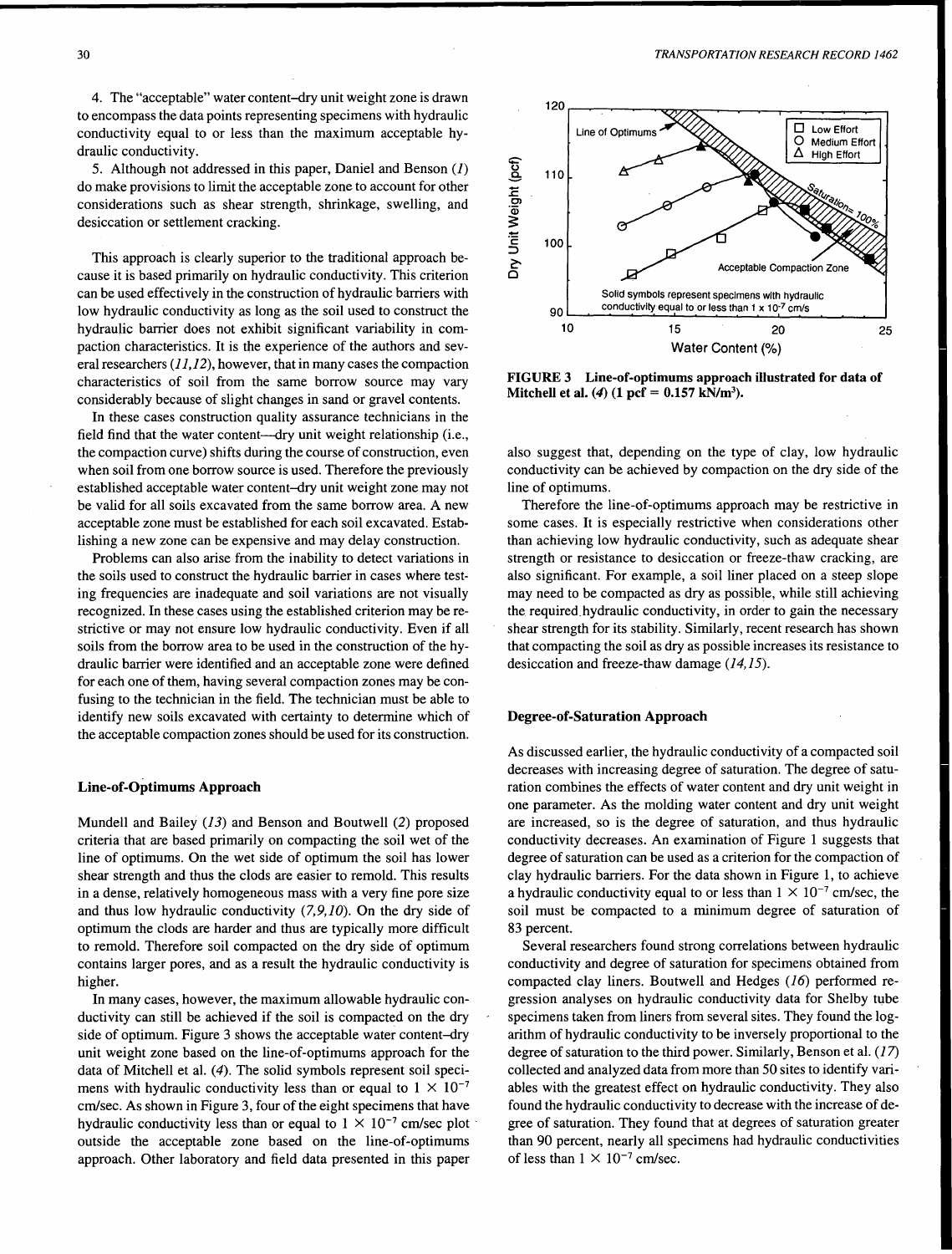Lahti et al. (18) performed laboratory and field hydraulic conductivity tests on a liner constructed using low-plasticity clay till at the Keele Valley Landfill at Maple, Ontario. The liner was required to achieve a hydraulic conductivity of  $1 \times 10^{-8}$  cm/sec. The soil was compacted at water contents 2 to 3 percent wetter than optimum water content and to a dry unit weight greater than 95 percent of the maximum dry unit weight based on the standard Proctor (ASTM D698) compactive effort. Laboratory tests performed on Shelby tube specimens obtained from the liner showed a geometric mean hydraulic conductivity of  $8 \times 10^{-9}$  cm/sec. Field hydraulic conductivity tests consisted of six 15-m  $\times$  15-m lysimeters. The geometric mean hydraulic conductivity calculated from flow rates in the lysimeters was  $9 \times 10^{-9}$  cm/sec. Lahti et al. (18) concluded that to achieve the acceptable hydraulic conductivity of  $1 \times 10^{-8}$  cm/sec, the clay till must be compacted at water contents greater than the optimum water content based on the standard Proctor compactive effort and to a degree of saturation of 95 percent or more.

On the basis of the findings of these researchers and others, it appears that the degree-of-saturation approach can be used to control and predict hydraulic conductivity of compacted clay barriers. The degree-of-saturation approach has several desirable practical characteristics. First, with this approach one parameter—degree of saturation-replaces the two parameters used in the other approaches-water content and dry unit weight.

The second advantage of this approach is that it is numerical. The technician in the field can easily and accurately determine whether the soil passes or fails the compaction criteria by comparing the actual degree of saturation to the minimum required degree of saturation. Nuclear moisture/density gauges, which are commonly used to measure water content and dry unit weight in the field, can also be. programmed by manufacturers to calculate and display degree of saturation.

The third advantage of this approach is that the minimum degree of saturation required to achieve the maximum design hydraulic conductivity is not sensitive to natural variations in soil composition. A small change in sand or gravel content has little effect on saturation-hydraulic conductivity relationships as long as the sand and gravel fractions are not dominant  $(11)$ . Therefore, unlike the graphical approach, where variability in soil compaction characteristics may require defining multiple acceptance zones, with the degree-of-saturation approach, one criterion can be used for soils with only small variations in composition.

#### LABORATORY DATA

Compaction and hydraulic conductivity data from several laboratory studies have been analyzed to establish a relationship between hydraulic conductivity and degree of saturation. Table 1 summarizes the properties of the soils used in these studies and shows that the soils vary in composition and compaction characteristics.

Figures 4 through 6 show the compaction and hydraulic conductivity-water content relationships for Wisconsin soils A, B, and C studied by Othman and Benson (19). These relationships are similar to those shown in Figure 1 and are typical of clays. The solid symbols in the figures represent specimens with hydraulic conductivity equal to or less than  $1 \times 10^{-7}$  cm/sec. As shown in Figures 4  $(b)$ , 5  $(b)$ , and 6  $(b)$ , these data points plot generally parallel to the line of full saturation.

The effect of degree of saturation on hydraulic conductivity of the Wisconsin soils is shown in Figure 7. The two lines shown in Figure 7 encompass the data points and assist in showing the trend exhibited by the data. Although the three clays are significantly different in composition and compaction characteristics, they demon-

| Reference | Soil        | <b>USCS</b><br>Classification. | $LL(%)^{\prime}$ | $PI(\%)^4$           | $P_{200}$ $(\%)^b$       | $5 \mu m$<br>Clay<br>Fraction<br>(%) | Optimum<br>Water<br>Content<br>(%) | Maximum<br>Dry Unit<br>Weight<br>$(pcf)^c$ |
|-----------|-------------|--------------------------------|------------------|----------------------|--------------------------|--------------------------------------|------------------------------------|--------------------------------------------|
|           |             |                                |                  | Laboratory Studies   |                          |                                      |                                    |                                            |
| 19        | Wisconsin A | CL                             | 34               | 16                   | 85                       | 58                                   | 16.0                               | 114.5                                      |
|           | Wisconsin B | CL.                            | 42               | 19                   | 99                       | 77                                   | 18.5                               | 107.0                                      |
|           | Wisconsin C | CН                             | 84               | 60                   | 71                       | 58                                   | 26.0                               | 93.5                                       |
| 20        | Wisconsin A | CL                             | 36               | 19                   | 88                       | 61                                   | 15.0                               | 116.0                                      |
| 1         | Type A      | $\qquad \qquad \blacksquare$   | 55               | 27                   | $\overline{\phantom{0}}$ |                                      | 29.0                               | 92.0                                       |
|           | Type B      |                                | 34               | 18                   | $\overline{\phantom{a}}$ |                                      | 17.0                               | 109.0                                      |
| 4         | Silty Clay  | CL                             | 37               | 14                   | ٠                        |                                      |                                    |                                            |
|           |             |                                |                  | Field Soil Specimens |                          |                                      |                                    |                                            |
|           |             | CL                             | 45               | 24                   | 82                       | 42                                   | 18.8                               | 106.6                                      |
|           |             | CL                             | 35               | 12                   | 57                       |                                      | 14.3                               | 116.8                                      |
|           |             | <b>CH</b>                      | 63               | 42                   | 96                       | 53                                   | 20.5                               | 103.9                                      |
|           |             | ML                             | 37               | 12                   | 64                       | 33                                   |                                    |                                            |
|           |             | GC                             | 26               | 8                    | 16                       | 5                                    |                                    |                                            |
|           | 6           | <b>SC</b>                      | 32               | 10                   | 14                       | 5                                    |                                    |                                            |
|           |             | SW-SM                          | 30               |                      | 10                       | 3                                    |                                    |                                            |

TABLE 1 Characteristics of Soils Used in Laboratory Studies and Soil Specimens from Liners of Several Landfills

 $^{\circ}$ LL = Liquid Limit; PI = Plasticity Index

bPercent Passing No. 200 Sieve {0.075 mm)

'Standard Proctor (ASTM D698), 1 pcf =  $0.157$  kN/m<sup>3</sup>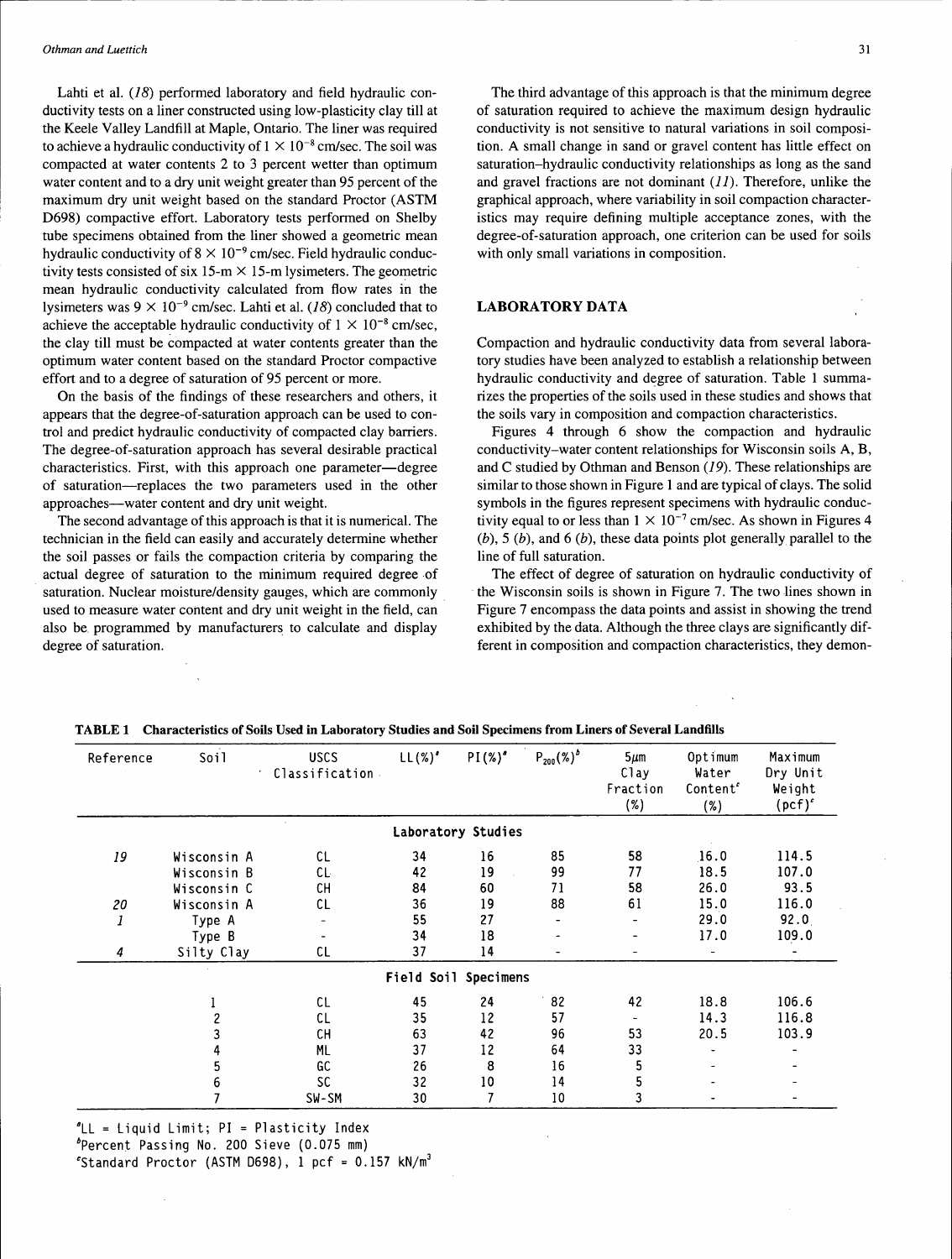

FIGURE 4 Data from Othman and Benson  $(19)$  for Wisconsin soil A: (a) hydraulic conductivity versus molding water content; (b) dry unit weight versus molding water content  $(1 \text{ pcf} = 0.157)$  $kN/m^3$ ).

strate almost the same relationship between hydraulic conductivity and degree of saturation. As the degree of saturation increases, hydraulic conductivity decreases. For the three clays, maximum hydraulic conductivities of  $1 \times 10^{-6}$ ,  $1 \times 10^{-7}$ , and  $1 \times 10^{-8}$  cm/sec are achieved at degrees of saturation of approximately 77, 88, and 100 percent, respectively. Therefore, to ensure that the hydraulic conductivity of any of these soils is less than  $1 \times 10^{-7}$  cm/sec, for example, the soil must be compacted to a degree of saturation greater than 88 percent.

Figure 8 (*a*) shows the relationship between hydraulic conductivity and degree of saturation for data from laboratory studies on all the soils listed in Table 1. As shown, some variability exists in the data; however, a trend of decreasing hydraulic conductivity with increasing degree of saturation is evident.

## FIELD DATA

Hydraulic conductivity tests were conducted on specimens obtained from compacted clay liners at several sites, and the data were collected and analyzed to evaluate the degree-of-saturation approach and to confirm findings based on the laboratory data. Table 1 summanzes the properties of the soils used at the different sites and shows that the soils vary in composition and compaction characteristics.

Figure  $8(b)$  shows the relationship between degree of saturation and hydraulic conductivity for all of the field and laboratory specimens. Laboratory and field data show similar degree of



FIGURE 5 Data from Othman and Benson  $(19)$  for Wisconsin soil B: (a) hydraulic conductivity versus molding water content; (b) dry unit weight versus molding water content  $(1 \text{ pcf} = 0.157)$  $kN/m<sup>3</sup>$ ).

saturation-hydraulic conductivity relationships. There is a clear trend in Figure 8  $(b)$  of decreasing hydraulic conductivity with increasing degree of saturation.

#### CASE HISTORY

A test fill program was performed for a landfill in the western United States to fulfill permit conditions that require that a compacted clay liner test fill be constructed before secure cell construction. In accordance with Environmental Protection Agency (EPA) guidance documents, construction of the test fill was performed using the same soil, equipment, and procedures that will be used to construct the compacted clay components of the secure cell liner system. The EPA guidance documents also required that the hydraulic conductivity of the test fill be evaluated using field testing techniques.

The test fill program consisted of the following steps:

1. A preconstruction laboratory testing program was performed to quantify index properties of the soil and to establish an acceptable compaction zone (ACZ) on the basis of laboratory hydraulic conductivity tests conducted on laboratory-compacted (i.e., remolded) specimens.

2. A construction-phase laboratory testing program was conducted to confirm index properties of the soil and to evaluate the ACZ on the basis of laboratory hydraulic conductivity tests conducted on samples obtained from the test fill.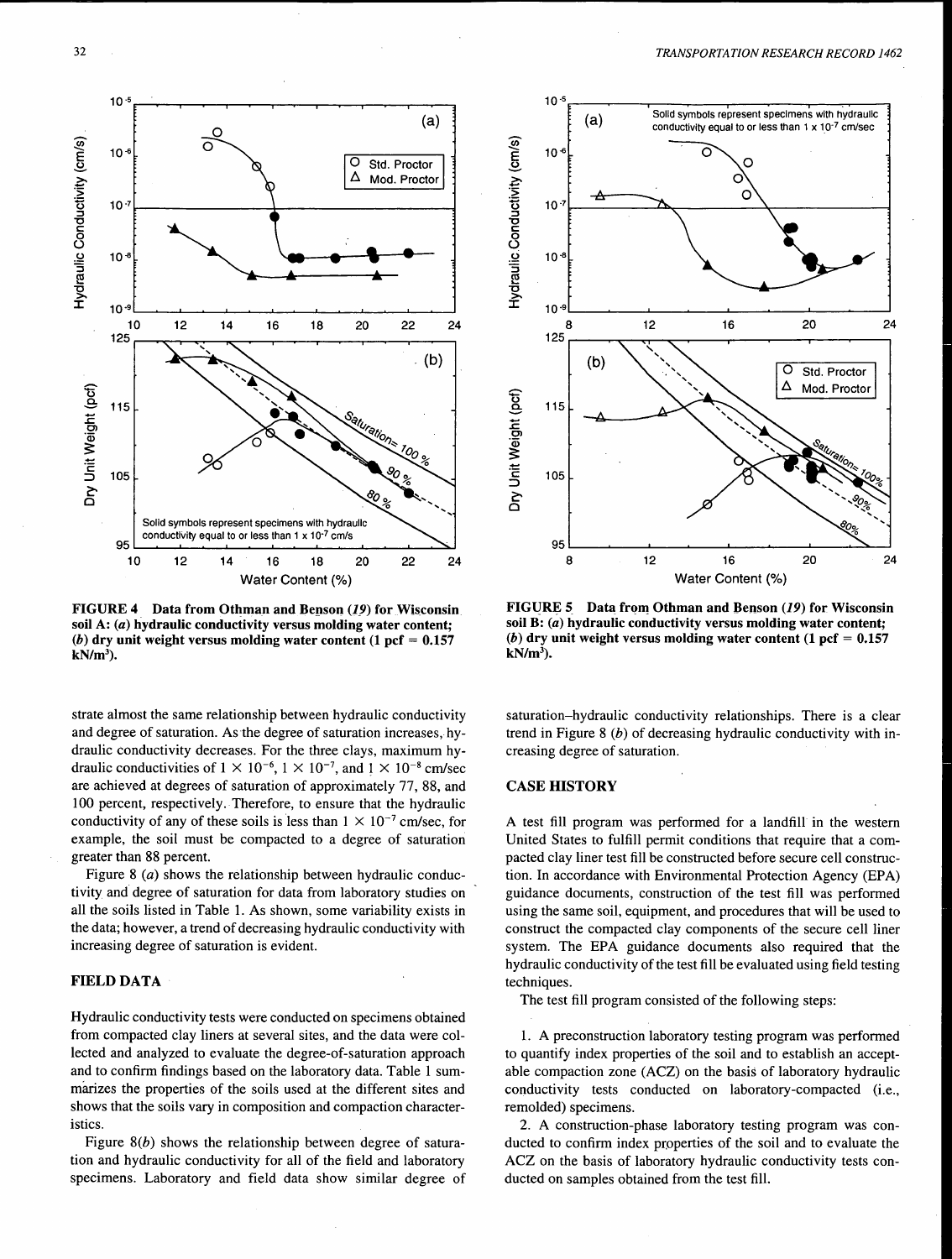

FIGURE 6 Data from work by Othman and Benson (19) for Wisconsin soil C: (a) hydraulic conductivity versus molding water content; (b) dry unit weight versus molding water content  $(1 \text{ pcf} = 0.157 \text{ kN/m}^3).$ 

3. A field-scale testing program was performed to evaluate the field-measured hydraulic conductivity of a prototype compacted soil liner.

Results of the preconstruction laboratory testing program indicated that the soil is classified as a clay of high plasticity according to the Unified Soil Classification System. The composition and index properties of the soil are shown in Table 1 (Soil 3). The ACZ established during the preconstruction laboratory testing program (i.e., the "lab ACZ"), shown in Figure 9, indicates that the soil achieves a hydraulic conductivity less than  $1 \times 10^{-7}$  cm/sec when compacted in the laboratory to a wide range of water content-dry unit weight conditions. Preliminary boundaries were also established for the zone shown in Figure 9 to account for shrinkage and shear strength.

Results of the construction-phase laboratory testing program indicated that the ACZ determined from undisturbed field samples (i.e., the "field ACZ") is relatively similar to the lab ACZ established during the preconstruction testing program. Figure 10 shows the relationship between degree of saturation and hydraulic conductivity for the laboratory and field specimens. Clearly both sets of data can be described using the same relationship. Figure 10 indicates that a minimum degree of saturation of approximately 78 percent is required to achieve a hydraulic conductivity of less than  $1 \times 10^{-7}$  cm/sec.

Information obtained during the preconstruction and construction laboratory testing programs was used to select a set of target com-



FIGURE 7 Effect of degree of saturation on hydraulic conductivity of three Wisconsin clays.

paction (i.e., water content-dry unit weight) conditions for construction of a prototype soil liner. The target conditions, shown in Figure 9, were selected to be within the field ACZ. A prototype soil liner was constructed using the clay soil and the target compaction conditions. Field testing of the hydraulic conductivity of the prototype compacted soil liner was conducted using a sealed double-ring infiltrometer (SDRI). The field-measured hydraulic conductivity of the prototype soil liner from the SDRI test was approximately  $2 \times 10^{-8}$  cm/sec. This value corresponded well with the hydraulic conductivity that would be predicted from both the lab and field ACZ, as shown in Figure 10.

Results of the test fill program conducted using the clay soil were used to establish an ACZ to be used during actual construction of the clay components of the liner system. The ACZ represents the compaction conditions that will yield a high probability of achieving a hydraulic conductivity during construction that is less than  $1 \times 10^{-7}$  cm/sec. In addition, lower-side boundaries were established for the ACZ based on minimum shear strength and workability requirements of the compacted clay component of the liner system.

From the test fill program it is concluded that the acceptable compaction zone may be most efficiently defined in terms of the minimum degree of saturation required to achieve a low hydraulic conductivity. Agreement between laboratory and field data suggests that the degree-of-saturation approach is valid and effective in predicting and controlling hydraulic conductivity of clay hydraulic barriers.

#### SUMMARY AND CONCLUSIONS

In this paper, criteria currently used for compacting soil hydraulic barriers are reviewed. Compaction criteria define an acceptable water content-dry unit weight zone. The paper examines three modem compaction criteria that require defining a water content-dry unit weight zone that corresponds to the maximum required hydraulic conductivity. The modem criteria reviewed are the graphical approach, the line-of-optimums approach, and the degree-of-saturation approach. The advantages and deficiencies of each approach are discussed with emphasis on efficiency, effectiveness, and practicality of use in construction. It was concluded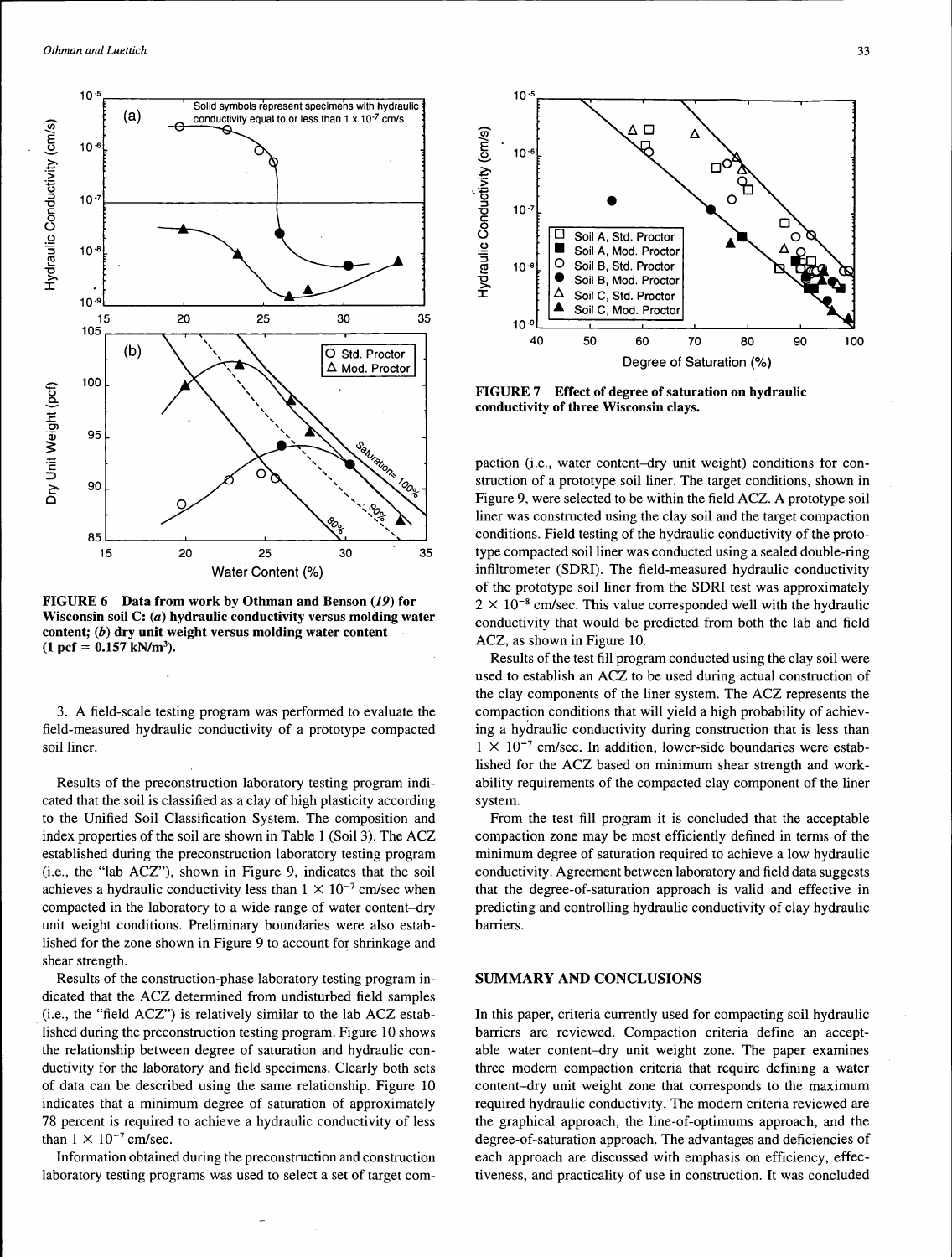

Initial Degree of Saturation(%)

FIGURE 8 Effect of degree of saturation on hydraulic conductivity of  $(a)$  laboratory specimens;  $(b)$  laboratory and field specimens combined.



FIGURE 9 Acceptable compaction zone determined from laboratory testing program  $(1 \text{ pcf} = 0.157 \text{ kN/m}^3)$ .



FIGURE 10 Hydraulic conductivity as a function of degree of saturation from tests on laboratory and field specimens and from a field SDRI test.

that the graphical approach may be impractical when the soils in the field exhibit significant variability in compaction characteristics. The line-of-optimums approach may be too restrictive, since the maximum required hydraulic conductivity may be achieved on the dry side of optimum.

The degree-of-saturation approach appears to have desirable attributes and has several advantages over the two other approaches. Only one parameter—the degree of saturation—is used to control and predict hydraulic conductivity. This factor, and the fact that this approach is numerical, makes construction quality control in the field easier and more efficient. Furthermore, unlike the compaction curve, the hydraulic conductivity-degree of saturation relationship is typically not sensitive to the natural variations of soil composition. Therefore, one criterion can be used for soils with small variations in composition.

Laboratory and field data on compaction and hydraulic conductivity of many soils were examined to evaluate the degree-ofsaturation approach. The data show that degree of saturation can be used to accurately predict and control hydraulic conductivity. Hydraulic conductivity decreased with increasing degree of saturation for all soils examined. This result is consistent with the findings of other investigators  $(16-18)$ . A case history that illustrates the use of the degree-of-saturation compaction criterion in the construction of a landfill liner is presented. It is concluded that degree of saturation can be used as a compaction control criterion during construction of clay hydraulic barriers.

#### ACKNOWLEDGMENTS

The authors thank Rudy Bonaparte for his review of the manuscript and Nader Rad for providing some of the data used in this paper. Thanks are also expressed to Karen Rich and Mitzi Jiles for their help with typing the manuscript.

## **REFERENCES**

1. Daniel, D. E., and C.H. Benson. Water Content-Density Criteria for · Compacted Soil Liners. *Journal of Geotechnical Engineering,* ASCE, Vol. 116, No. 12, 1990, pp. 1811-1830.